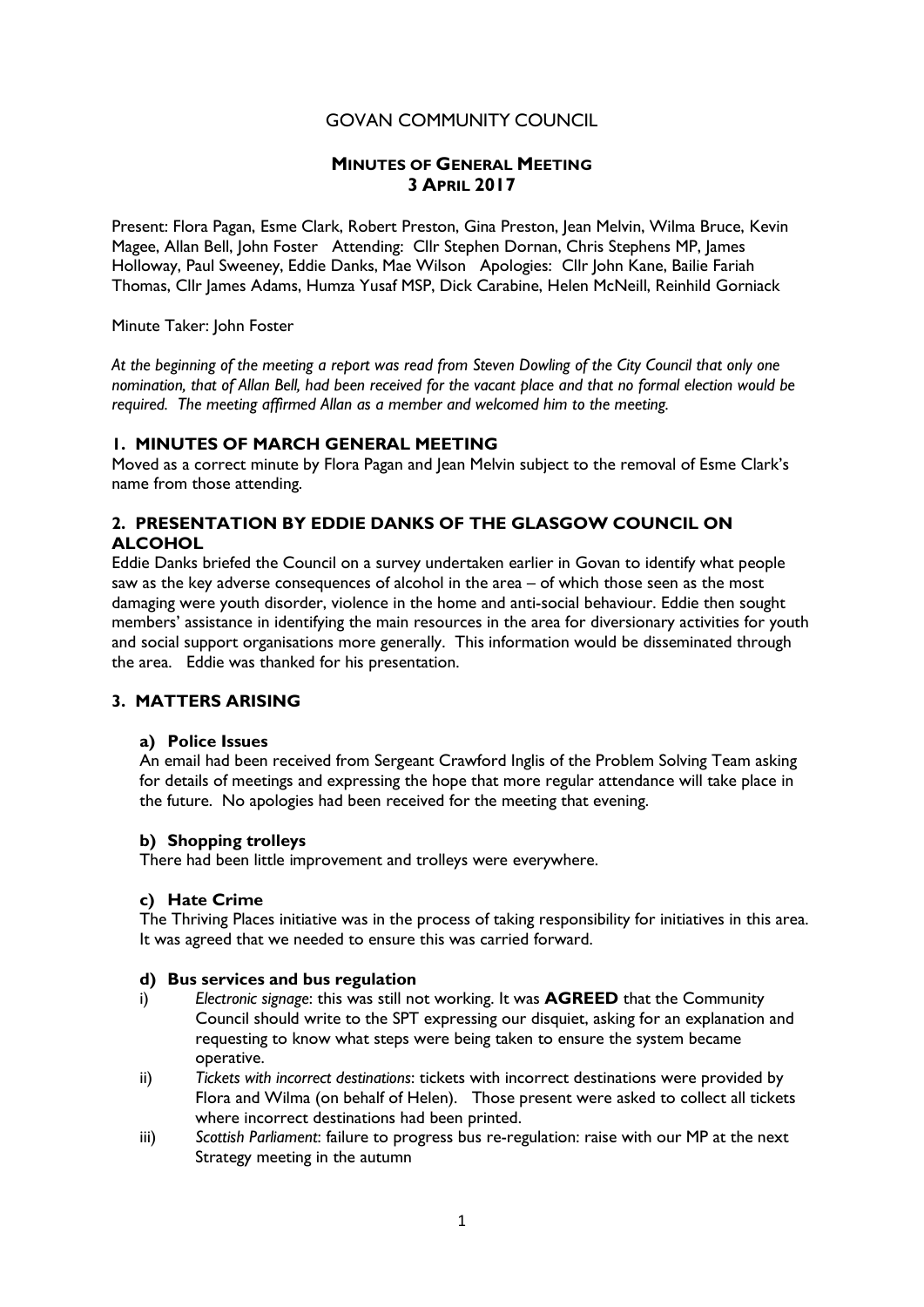# e) QE University Hospital

Reports of dirty toilets and overflowing sewage pipes continued – as did reports of stressed staff, high rates of absenteeism and continuing problems of access and parking. Cllr Dornan argued that once the new Council had been convened, there would be a new approach to parking that would resolve many of the outstanding issues in liaison with the local community. It was **AGREED** to leave parking issues for the moment and at some point in September organise another Strategy meeting, inviting elected representatives, that would examine the issues of resourcing, particularly as it effects staffing levels, and draw on the knowledge of BMA, RCN and Unison.

# f) Cottages in Craigton Road

Mrs Wilson reported that she was in touch with Environmental Health and was awaiting action to ensure that repairs were carried out to render the building watertight. Cllr Dornan reported that he would keep the situation under observation and ensure that action was taken.

# g) Mary Barbour statue

Our Secretary reported on the final stages of the project and discussions over the orientation of the statue. It was hoped that the statue would be unveiled in May. Esme was thanked for her work as Secretary of the Committee.

### h) Potholes: the need for full resurfacing

The condition of Harmony Row remained very poor.

### i) Development of the graving dock site

Our Secretary had attended the consultation event on 25 March as had a number of other members of the Council. Concerns were expressed at: a) the introduction of a new range of single storey dwellings facing Burndyke Court b) whether retail chain shops would affect the viability of the Govan Shopping Centre c) the lack of affordable social housing for rent. A letter had been sent to New City Vision raising the lack of social housing for rent and asking for an explanation. Chris Stephens MP noted that there was a serious lack of socially rented housing with 3 and 4 bedrooms in the Govan area.

Paul Sweeney raised the need for an independently funded heritage centre to manage the remaining docks and to ensure that their historic significance was used as platform for a wider celebration of the area's maritime heritage. It was suggested that contact be made with the Chief Executive of the Scottish Maritime Museum, David Mann, to explore the possibility of a centre.

The request for an interview from a trainee at Fablevision was referred to Abigail at the Fairfield Heritage Centre,

# j) Elder Park railings

The missing railings on the south side had not yet been replaced. The Govan Road gates also still required re-installation.

# k) Dog Fouling

Some discussion had taken place with Govan Housing Association. It was AGREED to write formally to both Housing Associations and the Glasgow Safety Services asking that a concentrated campaign be organised – involving both publicity and enforcement – similar to that initiated in 2014.

# l) Educational project for children and young people: 'The Govanite'

Kevin Magee and James Holloway reported that 600 copies of the first issue for younger children had been printed and that a number of prizes had been awarded. A print was being prepared for the adult edition and a second edition being currently being written for younger children.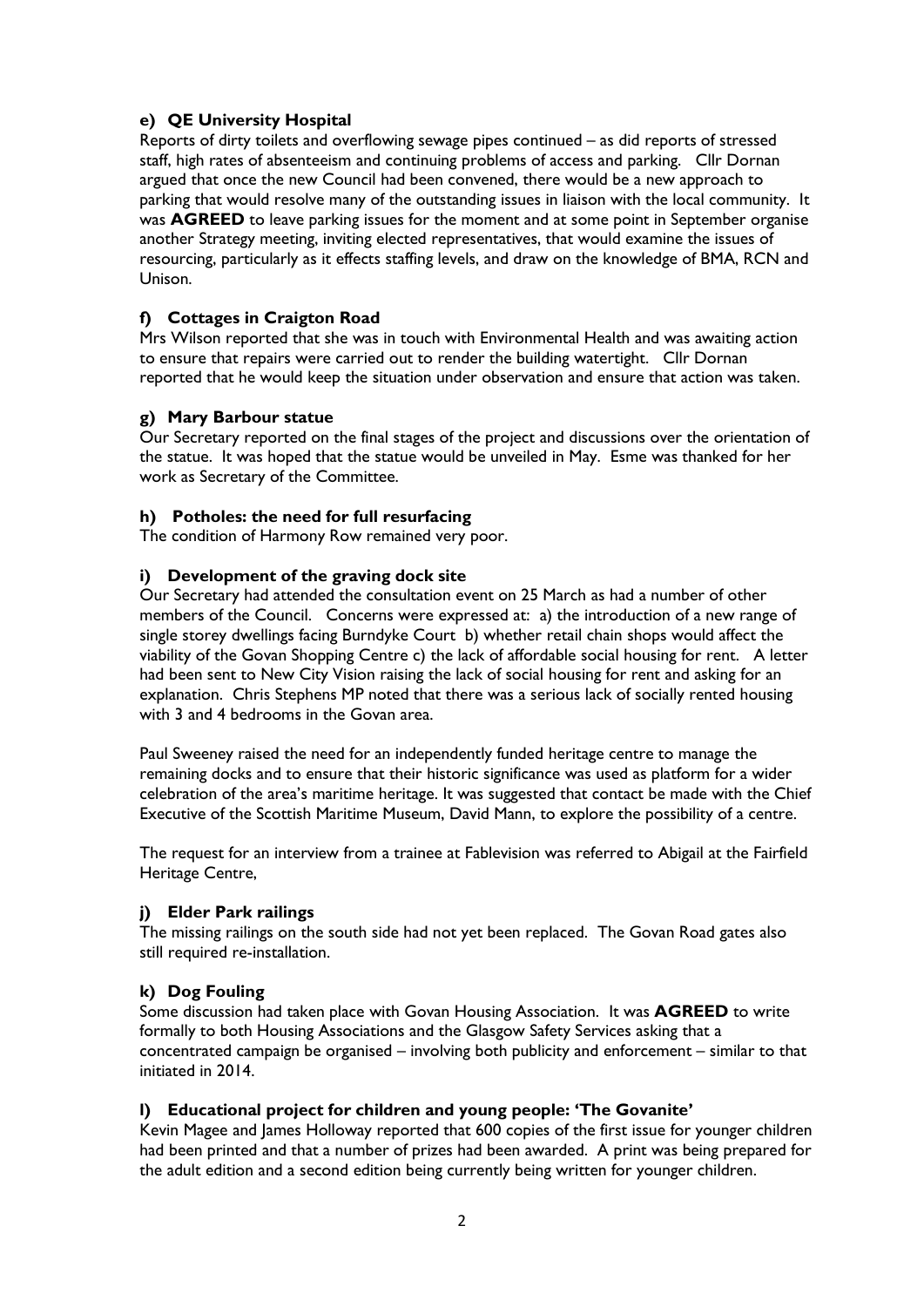Liaison was being developed with the Govan Youth Partnership. It was AGREED that the Community Council should contribute £70 towards the cost of two tablets as prizes.

### m) Glasgow Trades Union Council: Demonstration against Cuts 11 March, Glasgow Green

The Community Council banner was carried by Kevin Magee and James Holloway on the demonstration which marched to George Square and heard reports from representatives from a number of trade unions currently in struggle against the cuts.

### n) Type 26 and 31 Frigates: Question in Parliament on MoD orders

Our MP Chris Stephens reported that he would be tabling Questions in the new Session starting later this month regarding government contracts for both Type 26 and Type 31 Frigates. The delay on the contracts for the Type 31 was particularly concerning in terms of continuity of employment. Of longer-term concern was the decision not to make an investment in the infrastructure for modernising Govan yard – previously estimated at around £100m. This could affect longer term viability. Paul Sweeny agreed to keep the Community Council informed. Chris Stephens would come back on the responses from the government.

### o) Lyceum building

No further report

### p) Development of Govan Townscape

Our Secretary reported from the 9 March meeting which had focused on the area around the Govan Old Parish Church and the associated paths and pavements. Proposals were made for renewal. There was also a report on the extension of the shop front scheme past Brechins Bar along Govan Road – although on this occasion it was only part funded. Concern was expressed at the removal of existing Victorian frontages without planning permission and the need for landlords to exercise greater control.

### q) Youth Disorder

Chris Stephens reported the visit of the Commons All-Party Youth Violence Commission to Scotland this summer and the possibility of a visit to Govan. Allan Bell raised the sale of alcohol to under-age children and the need for new police initiative on this front: it was AGREED to raise this with the police.

### 4. COMMUNITY COUNCIL ORGANISATION

### a) Membership

The procedures to fill the vacancy had been successfully completed.

#### b) Accounts

Our audited accounts had been submitted to the City Council and approved: our administration grant had been received. It was AGREED to pay outstanding invoices for the last Govan Letter (£205) and for copying and postage. Our Secretary would bring estimates for a new computer to the May meeting.

#### 5. PLANNING

No new applications had been received.

#### 6. CORRESPONDENCE